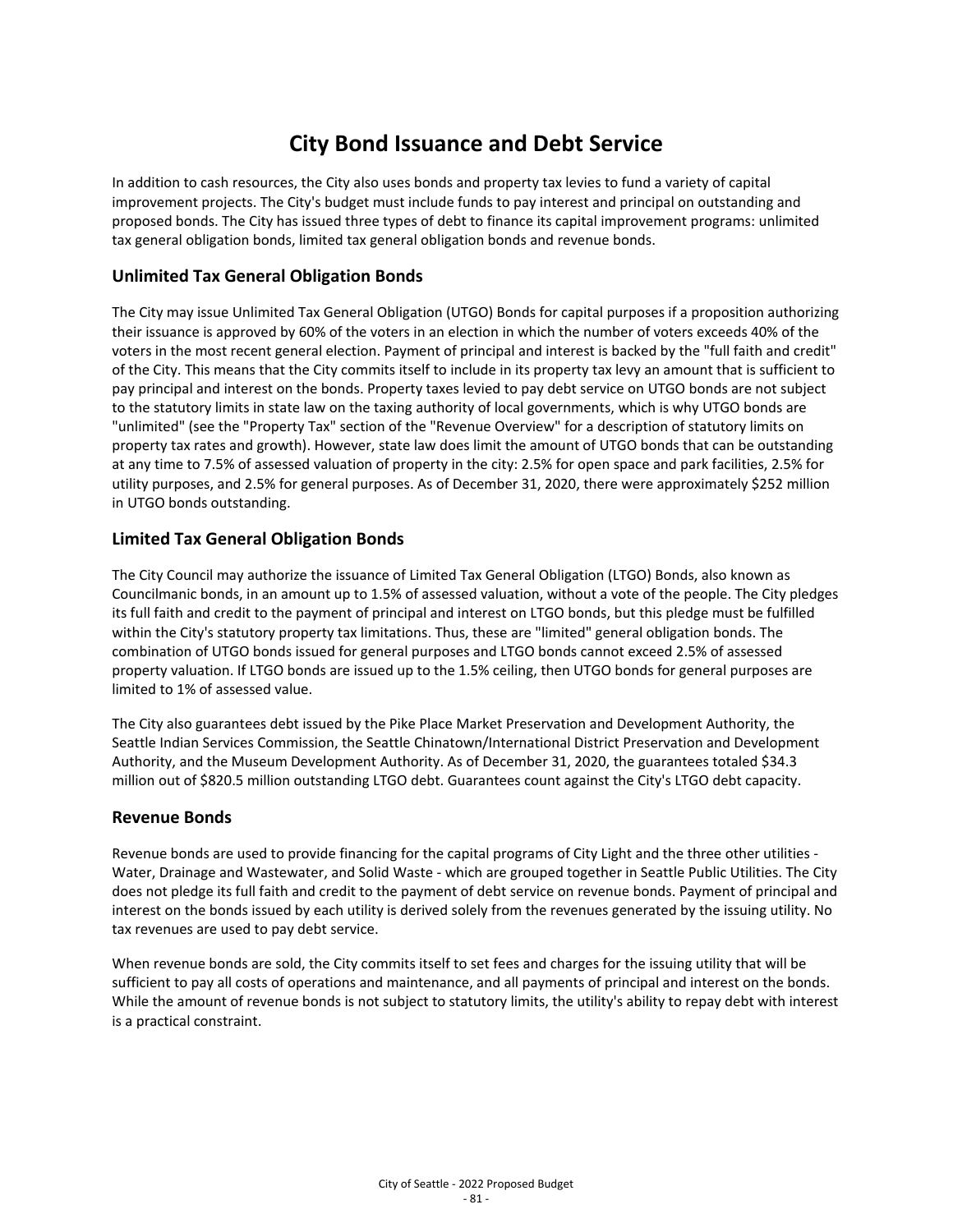# **City Bond Issuance and Debt Service**

## **Forms of Debt Authorized by State Law**

Table 1 below summarizes the conditions and limitations that apply to the issuance of the general obligation debt issued by the City.

#### **Table 1: Summary of Conditions and Limitations for City Debt Issuances**

|                                               | Voter<br>Approval | Source of                                 | <b>Statutory</b>  | Current            | Outstanding      |  |  |
|-----------------------------------------------|-------------------|-------------------------------------------|-------------------|--------------------|------------------|--|--|
| Form of Debt                                  | Required          | Repayment                                 | <b>Limitation</b> | Limit <sup>1</sup> | $12 - 31 - 201$  |  |  |
| Unlimited Tax General Obligation Bonds (UTGO) |                   |                                           |                   |                    |                  |  |  |
| Parks & Open Space                            | Yes               | Property Tax                              | $2.5%$ of AV      | \$6.5 Billion      | \$0              |  |  |
| Utility                                       | Yes               | Property Tax                              | 2.5% of AV        | \$6.5 Billion      | \$0              |  |  |
| <b>General Purposes</b>                       | Yes               | Property Tax                              | 1.0 % of $AV^2$   | \$2.6 Billion      | \$251<br>Million |  |  |
| <b>Limited Tax General Obligation Bonds</b>   |                   | Taxes and                                 |                   |                    | \$893            |  |  |
| (LTGO)                                        | No                | Other Revenues $1.5\%$ of AV <sup>2</sup> |                   | \$3.9 Billion      | Million $3$      |  |  |

 $1$  As of 12/31/20, assuming the latest certified assessed value of \$262.1 billion, issued on January 27, 2021 for taxes payable in 2021.<br><sup>2</sup>The sum of UTGO and LTGO debt for general purposes cannot exceed 2.5% of assesse

<sup>3</sup> Includes \$34.3 million of PDA debt guarantees.

# **City Debt Management Policies and Bond Ratings**

The use of debt financing by the City is subject to federal and state laws as well as the City's own debt management policies [\(Resolution 31553\)](http://clerk.seattle.gov/%7ElegislativeItems/Resolutions/Resn_31553.pdf).

The City has earned very high ratings on its bonds as a result of a strong economy and prudent financial practices. The City's UTGO debt is rated Aaa by Moody's Investors Service, AAA by Fitch IBCA, and AAA by Standard & Poor's (S&P), which are the highest possible ratings. The City's LTGO debt is rated Aaa by Moody's, AAA by Fitch, and AAA by S&P. In addition, the City's utilities have very high ratings for revenue debt, reflecting sound finances and good management.

## **2022 Projected Bond Issues**

In 2022, the City expects to issue approximately \$133 million of limited tax general obligation (LTGO) bonds for a variety of purposes. Table 2 lists the financed projects and other details of the financing plan. Bond proceeds will be deposited into the 2022 Tax Exempt and Taxable Multipurpose Bond Funds. City departments responsible for all or portions of projects listed in Table 2 will then draw money from this fund as appropriated to implement the projects. The appropriation authority for using these bond funds are in the respective departments' sections of this budget.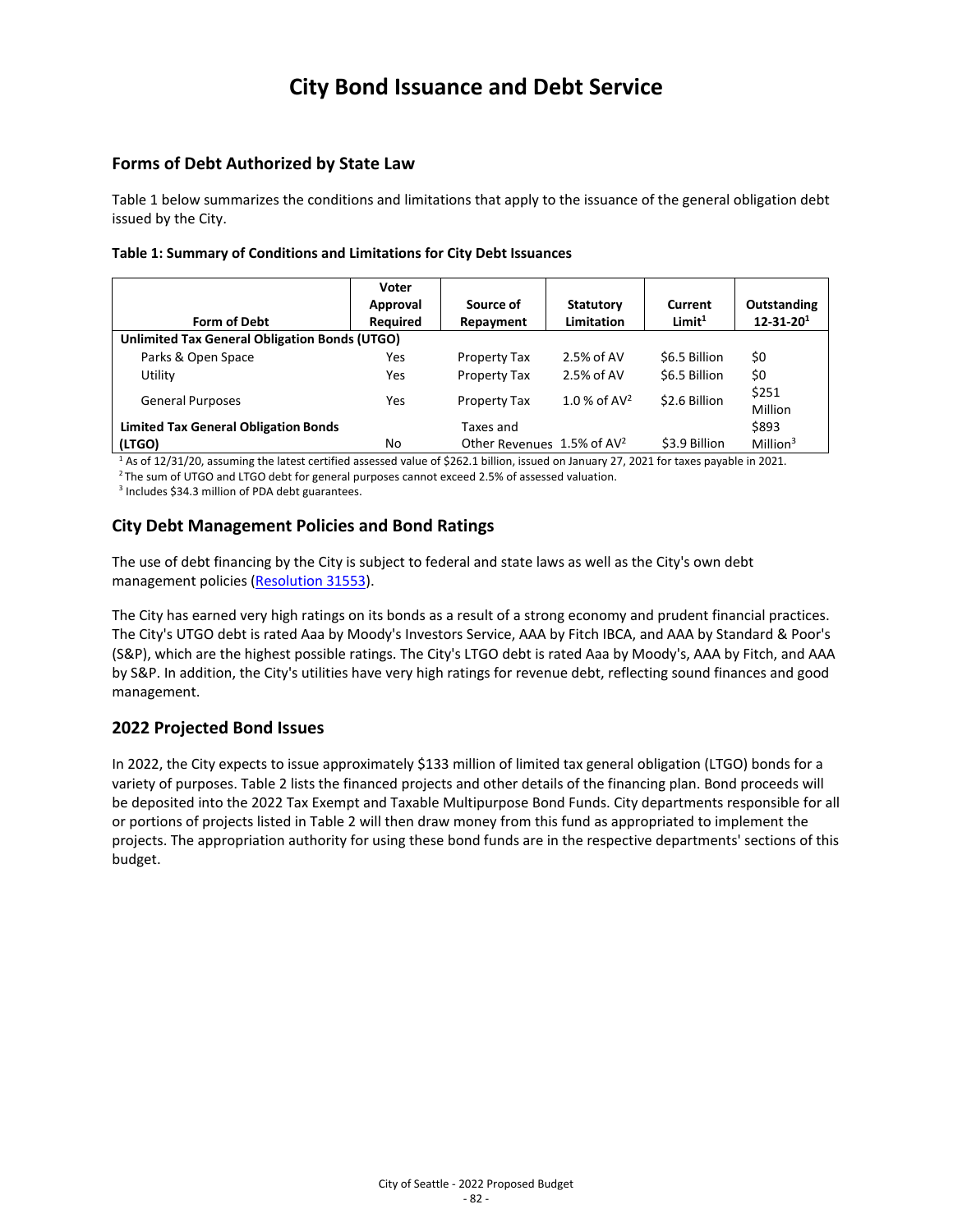# **City Bond Issuance and Debt Service**

### **Table 2: 2022 Multipurpose LTGO Bond Issuance Costs - Informational Only (\$1,000s)**

|                                        | Capital | Approx.<br><b>Par Amount</b> | Max.        | Approx. | <b>Debt Service</b><br>Adopted | <b>Debt Service</b><br><b>Estimated</b> | <b>Debt Service Funding</b> |
|----------------------------------------|---------|------------------------------|-------------|---------|--------------------------------|-----------------------------------------|-----------------------------|
| Project                                | Cost    | (1)                          | <b>Term</b> | Rate    | 2022                           | 2023                                    | Source                      |
| Seattle Municipal Tower Elevator       |         |                              |             |         |                                |                                         |                             |
| Rehab                                  | 9,500   | 9,785                        | 10          | 3.00%   | 294                            | 1,147                                   | <b>FAS Rates</b>            |
| Human Capital Management               |         |                              |             |         |                                |                                         |                             |
| System                                 | 17.636  | 18,165                       | 8           | 3.00%   | 545                            | 2.588                                   | <b>FAS Rates</b>            |
| Fire Station 31                        | 3.500   | 3.605                        | 20          | 4.00%   | 108                            | 265                                     | REET I                      |
| Data and Telephone Infrastructure      | 4.277   | 4.406                        | 8           | 3.00%   | 132                            | 628                                     | <b>IT Rates</b>             |
| <b>Computing Services Architecture</b> | 1,100   | 1,133                        | 8           | 3.00%   | 34                             | 161                                     | <b>IT Rates</b>             |
| Criminal Justice Information           |         |                              |             |         |                                |                                         |                             |
| <b>System Projects</b>                 | 13,076  | 13,468                       | 8           | 3.00%   | 404                            | 1,919                                   | General Fund                |
| Alaskan Way Main Corridor              | 10,275  | 10,583                       | 20          | 4.00%   | 317                            | 779                                     | CPT-2.5% (2)                |
| <b>Overlook Walk and East-West</b>     |         |                              |             |         |                                |                                         |                             |
| <b>Connections Project</b>             | 4.630   | 4,769                        | 20          | 4.50%   | 161                            | 367                                     | CPT-2.5% (2)                |
| West Seattle Bridge Immediate          |         |                              |             |         |                                |                                         |                             |
| Response                               | 44,634  | 45,973                       | 20          | 4.00%   | 1,379                          | 3,383                                   | REET II                     |
| West Marginal Way Safe Street          |         |                              |             |         |                                |                                         |                             |
| and Accessibility Improvement          | 1,150   | 1,185                        | 20          | 4.00%   | 36                             | 87                                      | REET II                     |
| <b>Aquarium Expansion</b>              | 11,975  | 12,334                       | 20          | 4.50%   | 416                            | 948                                     | REET I                      |
|                                        |         |                              |             |         |                                |                                         | Bond Interest and           |
| Pike Place Market                      | 6.000   | 6,180                        | 10          | 3.50%   | 216                            | 743                                     | <b>Redemption Fund</b>      |
| <b>Historic Seattle PDA</b>            | 1,800   | 1,854                        | 20          | 4.50%   | 63                             | 143                                     | Historic Seattle (BIRF)     |
| <b>Total</b>                           | 129,553 | 133,440                      |             |         | 4,105                          | 13,157                                  |                             |

(1) Includes 3% for costs of issuance and pricing adjustments.

(2) Receipts from additional 2.5% commercial parking taxes.

#### **2022 Multipurpose LTGO Fund Issuance Costs - Informational Only (\$1,000s)**

| Approximate<br><b>Par Amount</b> | <b>Issuance Costs &amp; Pricing</b><br><b>Adjustments</b> | Approximate<br><b>Issuance Cost</b><br>for 2022 |  |  |
|----------------------------------|-----------------------------------------------------------|-------------------------------------------------|--|--|
| \$133,440                        | 3%                                                        | \$3,887                                         |  |  |

### **2022 Debt Service**

In 2022, debt service associated with outstanding LTGO bond issues as well as the planned 2022 bond issuances is expected to be approximately \$99 million. Appropriation authority for debt service costs are in the respective departments' sections of this budget. The Debt Service Appendix lists debt service amounts by paying fund.